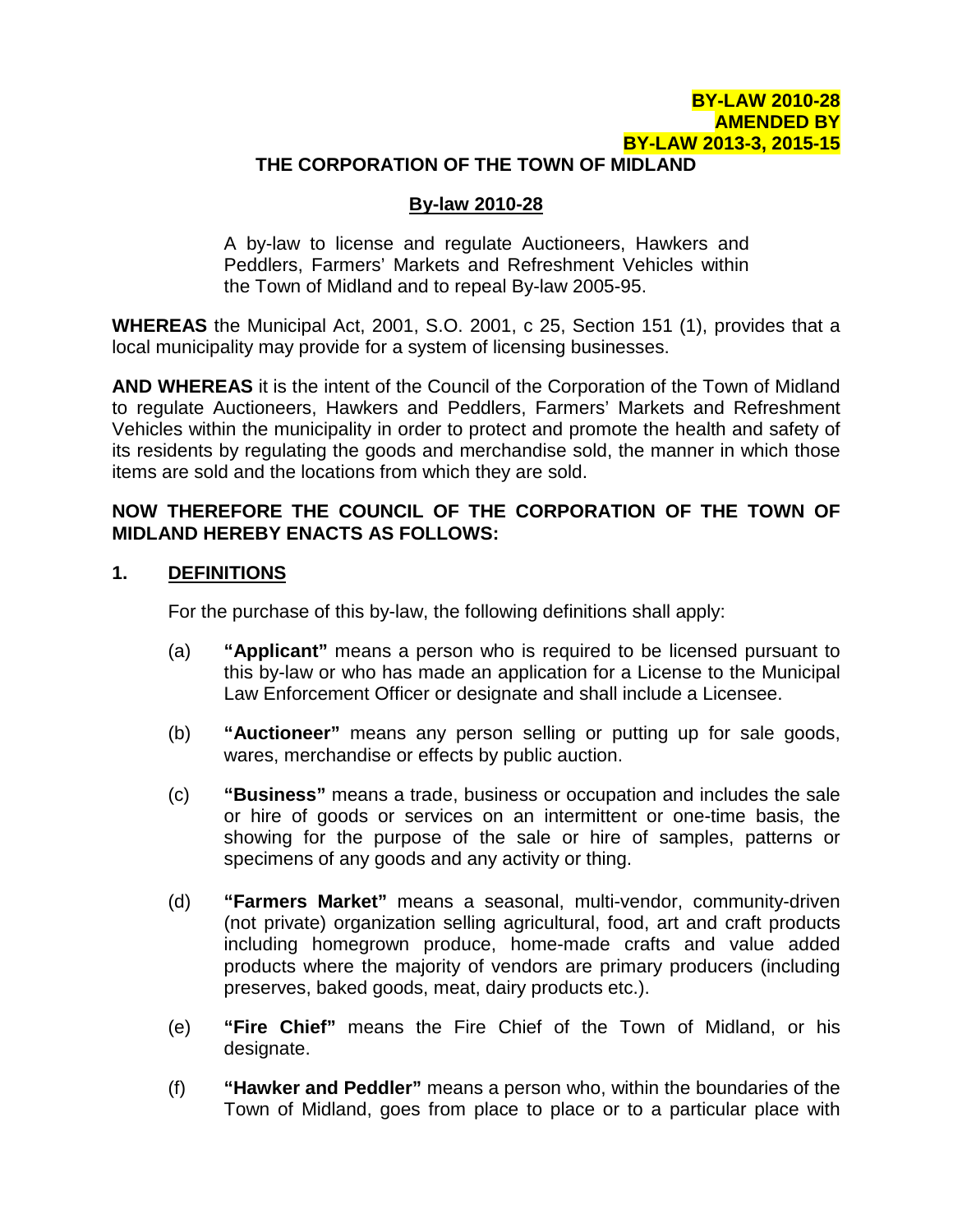goods, wares merchandise, or produce for sale, or who carries and exposes samples, patterns or specimens of any goods, wares, merchandise or produce that are to be delivered in the municipality afterwards.

- (g) **"Licensee"** means a person who has been issued a License pursuant to this by-law and shall include an Applicant.
- (h) **"Locally"** means within the Town of Midland, Town of Penetanguishene, Township of Tay or the Township of Tiny.
- (i) **"Municipal Law Enforcement Officer"** means a person appointed under the authority of the *Police Services Act* for the purpose of enforcing Town by-laws.
- (j) **"Non-profit charitable organization"** means organizations, whether incorporated or not, which have objects and purposes that are exclusively and wholly charitable. The organization is recognized by Revenue Canada as being "charitable" and it is complying with the reporting requirements under the *Charities Accounting Act* or is completing a Public Information Return under the *Income Tax Act*.
- (k) **"Non-profit non-charitable organization"** means organizations, whether incorporated or not, which have objects and purposes that are both charitable and non-charitable and that raise money for the relief of poverty, the advancement of education, the advancement of religion, culture and the arts and/or health and welfare.
- (l) **"Owner"** means a person who has in respect of premises, an estate for life or a greater estate, legal or equitable or leasehold estate.
- (m) **"Person"** includes a corporation or a partnership.
- (n) **"Refreshment vehicle"** means any vehicle of any type, with or without wheels, or a portable unit designed for the purpose of preparing, selling or dispensing food or drinks intended for consumption by the general public, and shall include a chip wagon, mobile canteen, refreshment vending cart, portable outdoor food service unit equipped with fuel-fired liquefied petroleum gas or liquefied natural gas apparatus.
- (o) **"Town"** shall mean the Corporation of the Town of Midland.

# **2. LICENSING FOR AUCTIONEERS**

(a) Every person who wishes to carry on business as an Auctioneer within the Town shall complete and submit the necessary application form, along with the prescribed application fee for an annual license as set out in Schedule "A" attached hereto and forming part of this by-law.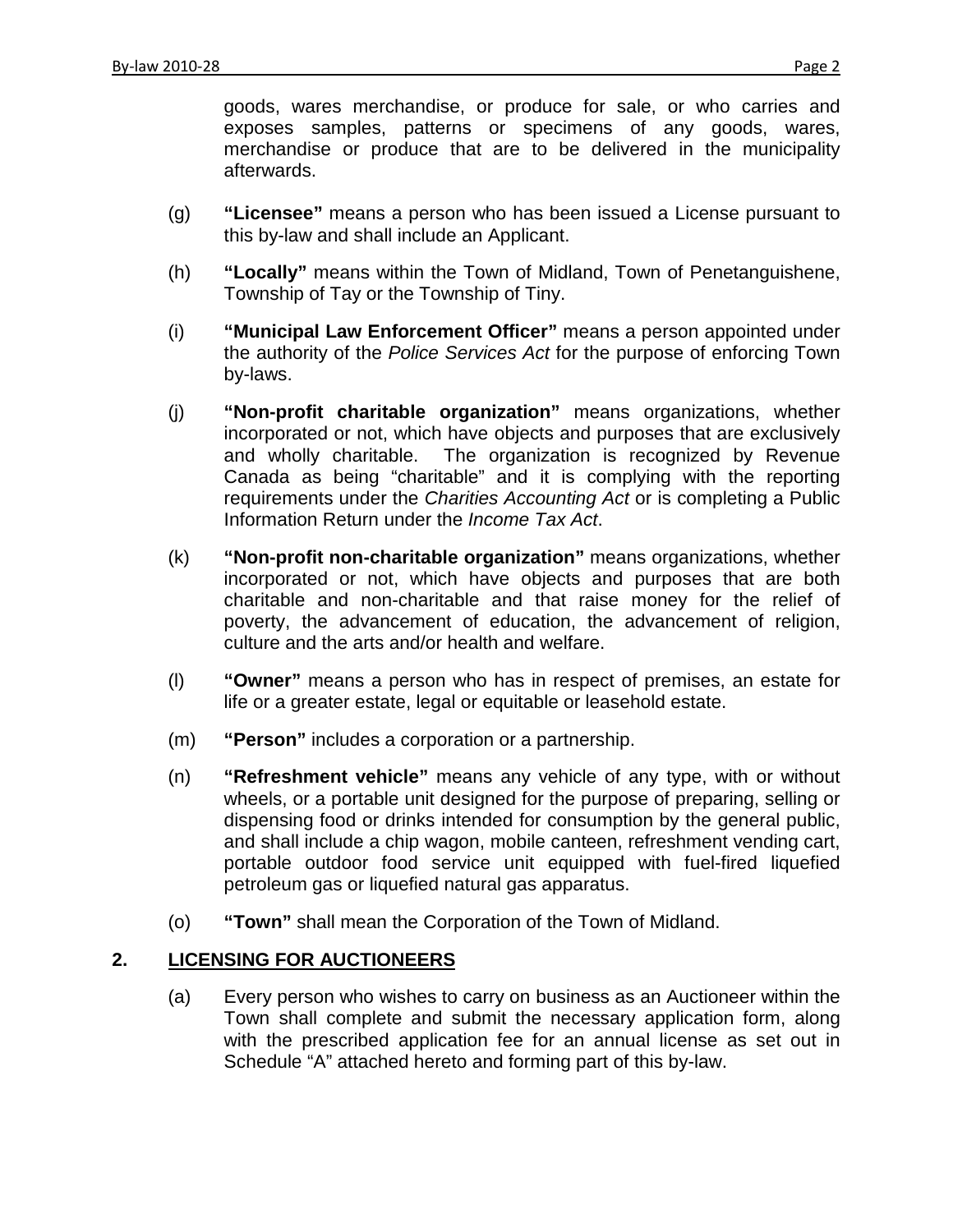- (c) An Auctioneers Annual License issued under Section 2 (b) shall be valid for the remainder of the calendar year in which said license is issued and shall expire on December  $31<sup>st</sup>$  of that year. The applicable fee shall not be prorated.
- (d) Every person who wishes to carry on business as an Auctioneer within the Town on a one-time basis is required to submit the necessary application form together with the prescribed application fee for an Auctioneers Event License as set out in Schedule "A" attached hereto and forming part of this by-law.
- (e) Upon receiving the necessary application and fee for an Auctioneers Event License and providing the application was approved, the Municipal Law Enforcement Officer will issue to the applicant an Auctioneers Event License. Every license shall bear a license number. The original license must be prominently displayed during the event.
- (f) An Auctioneers Event License issued under Section 2 (d) shall be valid for the date and location listed on the application and is not transferable to any other auction. No refund shall apply if an auction is cancelled.
- (g) Every applicant conducting an auction on behalf of a non-profit charitable organization or a non-profit non-charitable organization must obtain an event license, however, no fee will be charged.

# **3. REGULATIONS FOR AUCTIONEERS LICENSE**

- (a) Every Auctioneer licensed under this by-law shall include in all public advertisements for auctions within the Town, the Auctioneer's name and license number.
- (b) No auctioneer licensed under this by-law shall:
	- (i) permit any disorder in the auction room or offices;
	- (ii) conduct or permit to be conducted any mock auction;
	- (iii) knowingly make, or permit to be made, any misrepresentation as to the nature, content, quantity or value of any goods, wares, merchandise or effects offered for sale;
	- (iv) bidding give away articles or sell articles for a nominal amount for the purpose of stimulating;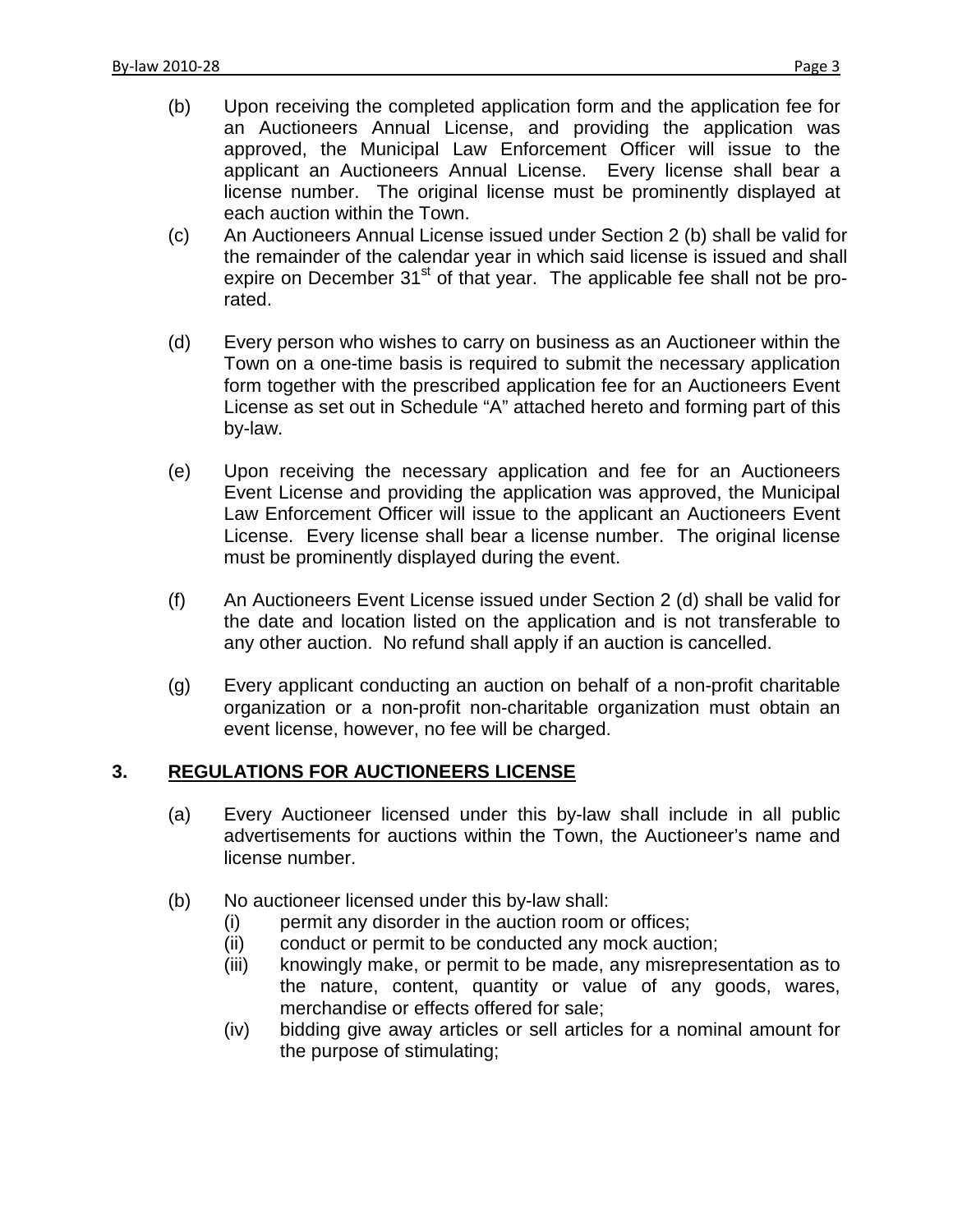- (v) do any act that is calculated to, or which may reasonably have the effect of, confusing a purchaser as the amount to be paid for any article(s);
- (vi) avail the services of, or act in concert with persons known in the trade as "beaters", "boosters", or "shrills" for the purpose of raising or stimulating bids;
- (vii) Sell or put up for sale by auction any goods, wares, merchandise or effects held on a reserve bid basis without first announcing to those in attendance.
- (c) Every Auctioneer licensed under this by-law shall:
	- (i) keep proper books of account of the business transacted at every auction;
	- (ii) list the name, address and phone number of the owners of the goods, wares, merchandise or effects to be sold, and the description of same and the sale price at the auction;
	- (iii) list the name and address of persons purchasing goods, wares, merchandise or effects, or any portion thereof, sold by auction and the purchase price;
	- (iv) forthwith after the auction account for the proceeds and pay such amounts to the persons entitled to such proceeds, less the Auctioneer's legal and proper commissions and charges;
	- (v) in the case where no sale is made of such goods, wares, merchandise or effects, return such goods to the person(s) entitled to receive such goods upon the proper demand and payment of the Auctioneer's legal and proper costs and charges.
- (d) Every Auctioneer licensed under this by-law shall be responsible for the performance and observance of all regulations under this by-law by all persons connected directly or indirectly to the operation of an auction.
- (e) Every person carrying on business or engaged in business as an Auctioneer shall allow the Municipal Law Enforcement Officer, at any reasonable time, to inspect places and premises used in the carrying on of the auction or its related business and said inspection may include such records as may be required under this by-law.
- (f) The Town reserves the right to restrict or limit the number of licensed Auctioneers.

# **4. LICENSING FOR HAWKERS AND PEDDLERS**

(a) Every person who wishes to carry on business as a Hawker and Peddler within the Town of Midland is requested to submit the necessary application form together with the application fee for a license as set out in Schedule "A" attached hereto and forming part of this by-law.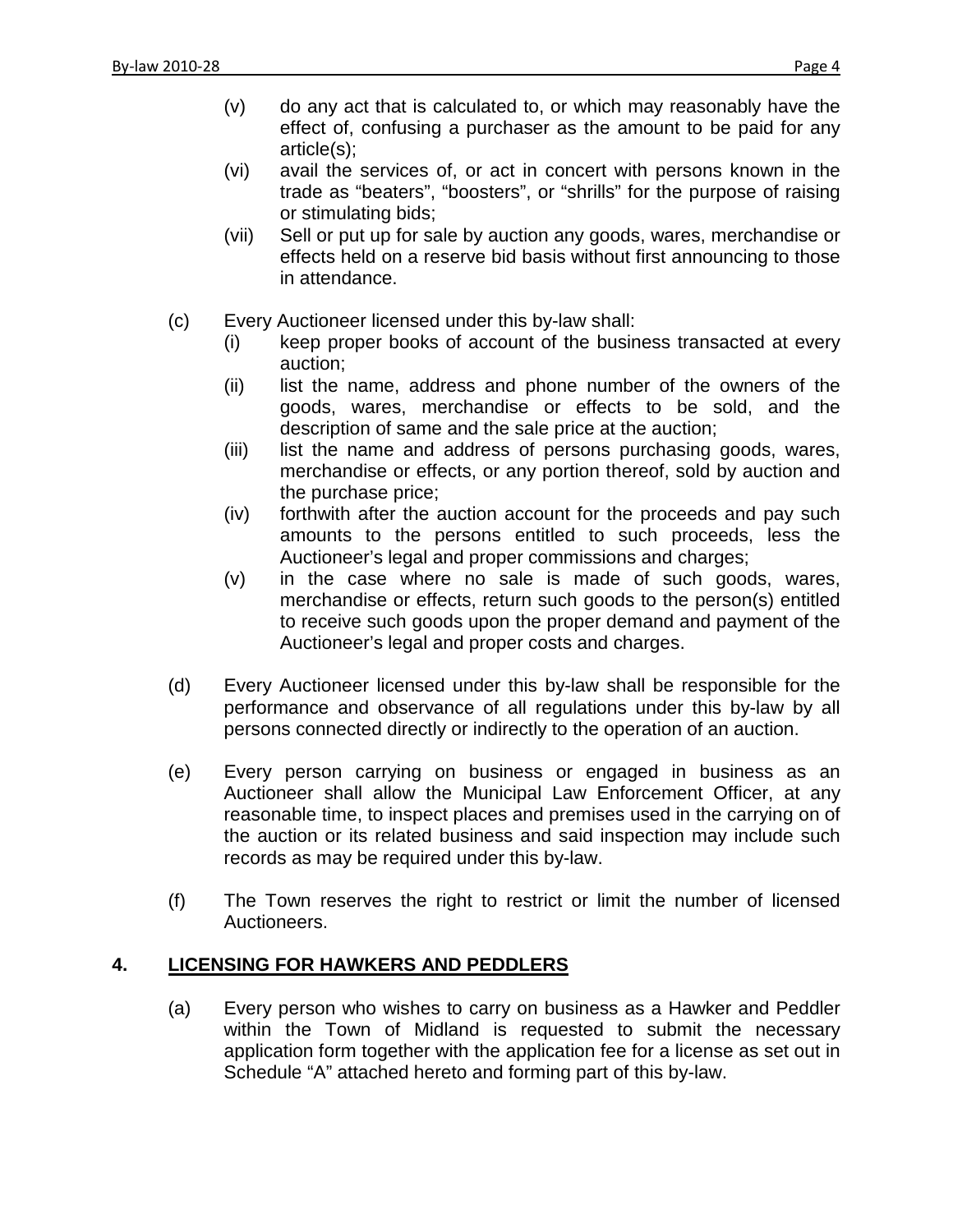- (b) The applicant will be required to submit an application and obtain a license for each location where goods, wares, merchandise or produce are sold from and the applicant shall operate only in the location as set out in the license. A license issued to an applicant conducting door to door sales within the municipality would not include a specific location.
- (c) A Hawker and Peddler's annual license issued under Section 4 (a) shall be valid for the remainder of the calendar year in which said license is issued and shall expire on December 31<sup>st</sup> of that year. The applicable fee shall not be pro-rated.
- (d) Every person who wishes to carry on business as a Hawker and Peddler within the Town of Midland on a one-time basis is required to submit the necessary application form together with the prescribed application fee for a Hawker and Peddler Event License as set out in Schedule "A" attached hereto and forming part of this by-law.
- (e) Every event organizer who wishes to carry on a Joint Hawker and Peddler Event (with more than four hawker and peddlers) within the Town of Midland on a one-time basis is required to submit the necessary application form together with the prescribed application fee for a Joint Hawker and Peddler Event License as set out in Schedule "A" attached hereto and forming part of this by-law.
- (f) A Hawker and Peddler Event License issued under Section 4 (d) and a Joint Hawker and Peddler Event License issued under 4 (e), shall be valid for the date and location listed on the application and is not transferable to any other event. No refund shall apply if an auction is cancelled.
- (g) The applicant for a Hawker and Peddler license shall submit the following:
	- (i) completed application form with required application fee;
	- (ii) if the applicant is not the owner of the property where the business is to be located, proof of permission to operate on private property is required;
	- (iii) obtain zoning clearance;
	- (iv) a site diagram/sketch, drawn to scale and depicting the location of the proposed hawker and peddler on the property including setbacks from the adjacent property lines, the proposed location of any parking, signage and garbage/recycling containers as well as entrances and exits where applicable.
- (h) Every Hawker and Peddler licensed in accordance with this by-law shall, while carrying on business within the Town of Midland, carry the License with him/her and shall upon demand exhibit to anyone requesting same.
- (i) Every Hawker and Peddler shall operate in a commercial zone only unless prior approval has been received by the Council of the Town.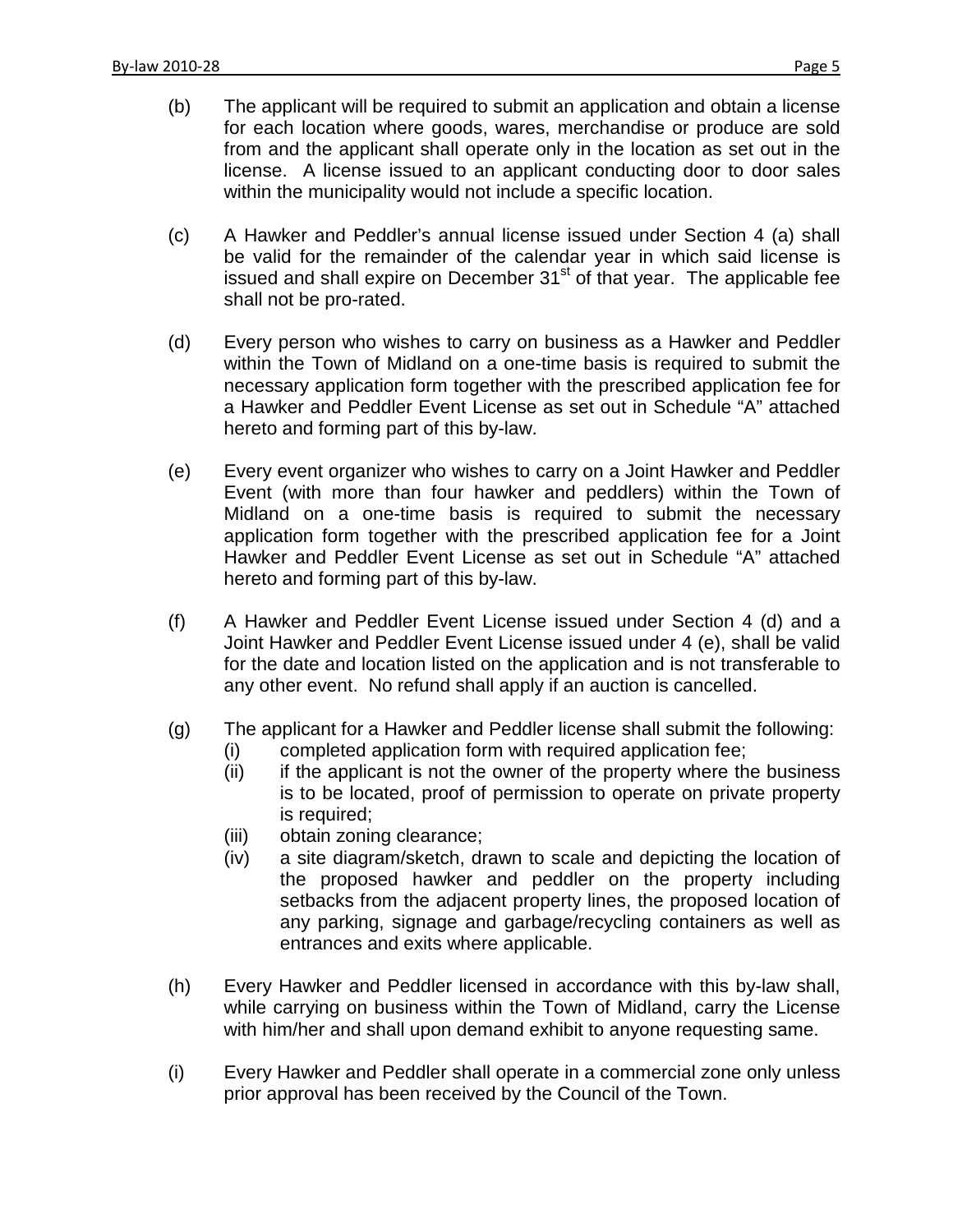(j) The Town reserves the right to restrict or limit the number of licensed Hawkers and Peddlers.

### **5. RESTRICTED AREAS FOR HAWKERS AND PEDDLERS**

- (a) No person shall hawk or peddle in the following areas unless special permission is granted by resolution of Council:
	- (i) Public Parks;
	- (ii) Municipal Property;
	- (iii) Downtown Core as shown on Schedule "B", being
		- King Street from Yonge Street to the Midland Bay First Street from Yonge Street to the north side of Bay Street Midland Avenue from Yonge Street to Bayshore Drive Bayshore Drive from First Street to Midland Avenue Bay Street from First Street to Midland Avenue Dominion Avenue from First Street to Midland Avenue Hugel Avenue from First Street to Midland Avenue Elizabeth Street from First Street to Midland Avenue.
- (b) If an event is located within the downtown and sanctioned by the Downtown Midland BIA approval of Council as indicated in Section 5 (a) (iii) would not be required. The applicant shall provide proof of two million dollars (\$2,000,000) comprehensive general liability insurance naming the Town as an additional insured.
- (c) Section 5 (a) does not apply to a special event or charitable event whereby a Hawker and Peddler is in operation to raise funds for charitable purposes, and the operator obtains a Hawker and Peddler Event License, no license fee will apply provided approval is received from the Municipal Law Enforcement Officer, and that all requirements of the Town are met and that the special event is of limited duration. If the Joint Hawker and Peddler Event is being organized by a non-profit charitable organization or a non-profit non-charitable organization, but the vendors in attendance are for profit, then the appropriate license fee shall apply.
- (d) If special permission is granted by resolution of Council pursuant to Section 5 (a) the applicant shall provide proof of two million dollars (\$2,000,000) comprehensive general liability insurance naming the Town as an additional insured prior to obtaining their license.

### **6. EXEMPTION FROM PAYMENT OF A HAWKER AND PEDDLERS LICENSE**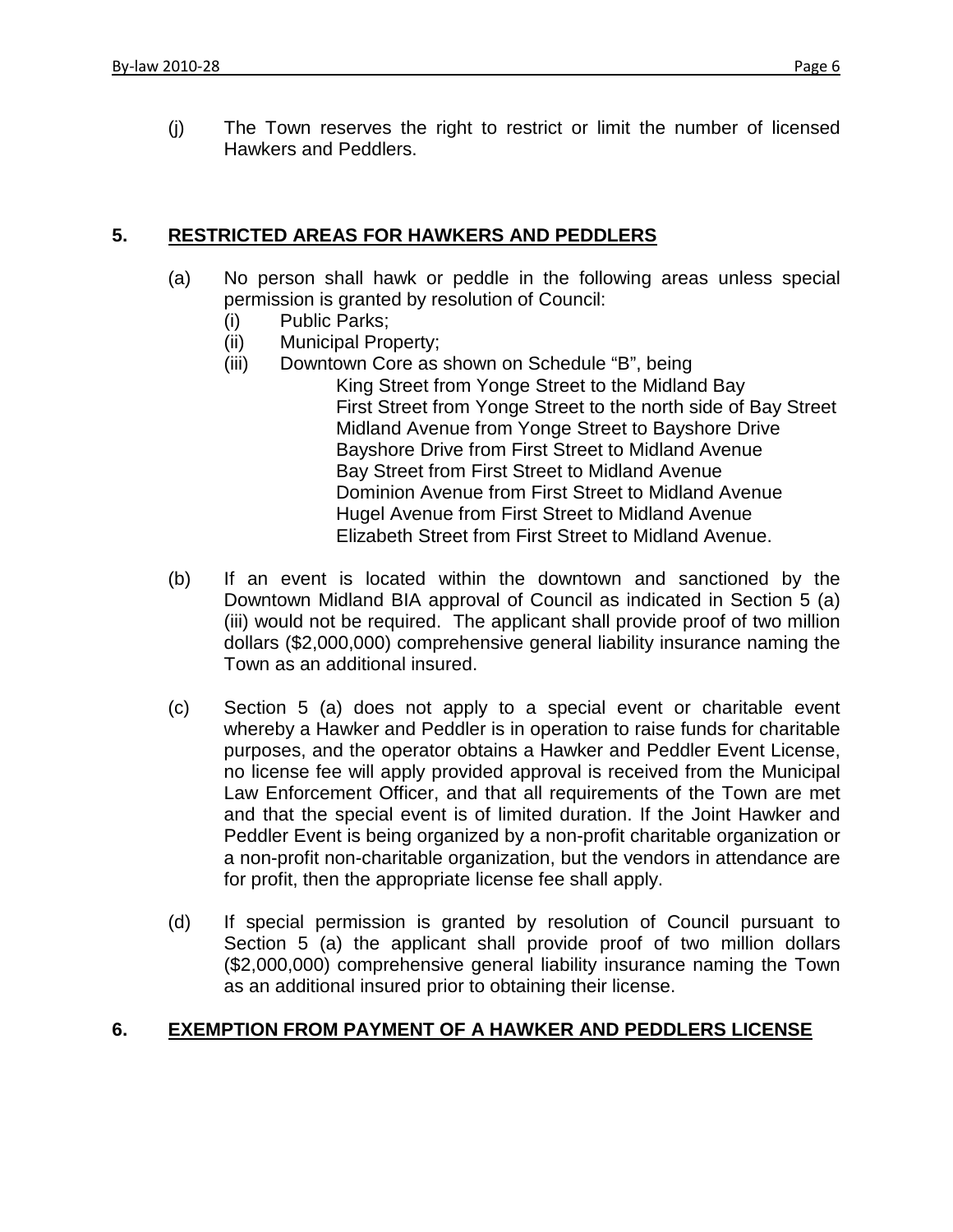No person/organization qualified below shall be required to pay the Hawker and Peddler license fee; however, they must obtain a license in accordance with Section 4 of this by-law:

- (a) If the goods, wares, merchandise or produce are being sold on behalf of a non-profit charitable organization a non-profit non-charitable organization;
- (b) If the goods, wares, merchandise or produce are grown, produced or manufactured locally and are hawked, peddled or sold by the grower, producer or manufacturer or his/her agent or employee;
- (c) If the goods, wares, merchandise or produce are hawked, peddled or sold by a person who pays commercial taxes in the Town, or by his employee, or by his/her agent.

### **7. LICENSING FOR REFRESHMENT VEHICLES**

- (a) Every person who wishes to carry on business as a Refreshment Vehicle within the Town is required to submit the necessary application form together with the prescribed application fee as set out in Schedule "A" attached hereto and forming part of this by-law.
- (b) A Refreshment Vehicle Annual License issued under Section 7 (a) shall be valid for the remainder of the calendar year in which said license is issued and shall expire on December 31<sup>st</sup> of that year. The applicable fee shall apply for a refreshment vehicle license issued throughout the year and shall not be pro-rated.
- (c) Every person who wishes to carry on business as a Refreshment Vehicle within the Town of Midland on a one-time basis is required to submit the necessary application form together with the prescribed application fee for a Refreshment Vehicle Event License as set out in Schedule "A" attached hereto and forming part of this by-law.
- (d) Every applicant using a refreshment vehicle for a one-day event on behalf of a non-profit charitable organization or non-profit non-charitable organization must obtain an event license, however, no fee will be charged. The licensee shall clearly post a sign advising what non-profit charitable organization or non-profit non-charitable organization is benefitting from the sales.
- (e) The applicant for a refreshment vehicle license shall submit the following:
	- (i) completed application form with required application fee;
	- (ii) proof of two million dollars (\$2,000,000) comprehensive general liability insurance;
	- (iii) Simcoe Muskoka district Health Unit approval (within last 6 months);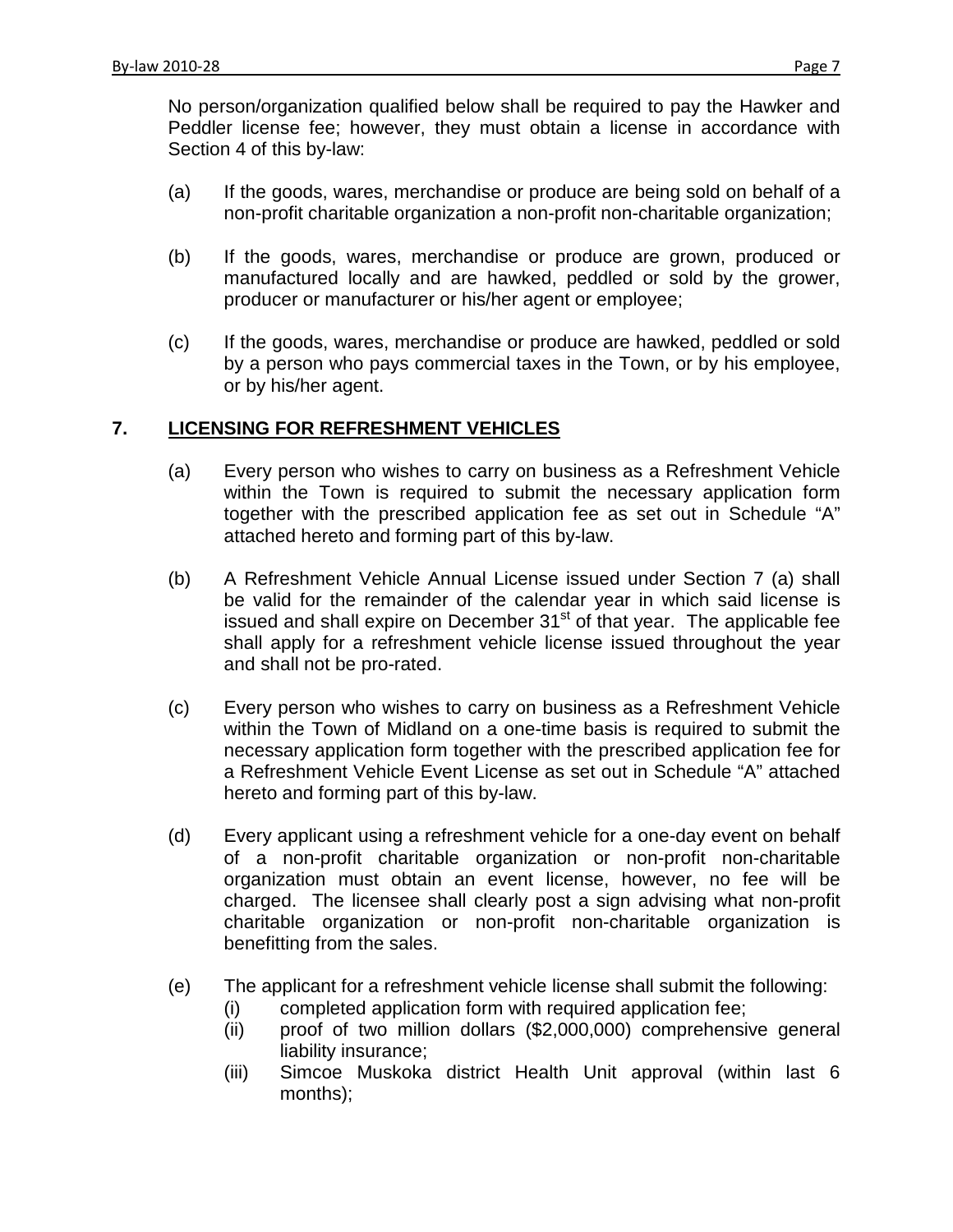- (iv) proof of propane/gas inspection by licensed installer (within last 6 months), if applicable;
- (v) if the applicant is not the owner of the property on which the business is to be located, proof of permission to operate on private property is required;
- (vi) pass fire inspection, including NFPA 96 Compliance for deep fryers, if applicable;
- (vii) obtain zoning clearing;
- (viii) a site diagram/sketch, drawn to scale showing the location of the proposed refreshment vehicle on the property including setbacks from the adjacent property lines, the proposed location of any parking, signage, garbage/recycling containers as well as entrances/exits where applicable.
- (f) No person shall fail to have their refreshment vehicle in a clean and sanitary condition. In addition, such a vehicle shall be in good repair and the exterior shall be clean and maintained.
- (g) The operators of a refreshment vehicle shall be clean while serving the public from the vehicle.
- (h) No person shall operate a refreshment vehicle drawn by animals.
- (i) No person shall operate a refreshment vehicle which contains cooking, heating or cooling equipment without a minimum of a 5 pound A.B.C. dry chemical fire extinguisher, which is maintained in good operating condition or such other extinguisher as required by the Fire Chief. The extinguisher shall be mounted on the vehicle and the operator of the vehicle shall be knowledgeable in the proper use of such fire extinguisher.
- (j) No person operating a refreshment vehicle shall activate bells, horns, or music at a volume that disturbs the residents of the Town.
- (k) The licensee shall ensure that every refreshment vehicle is equipped with:
	- (i) a metal refuse container with a self-closing lid, and such container shall be kept in a clean and sanitary condition and emptied at least once daily; and
	- (ii) a disposable litter container which shall be replaced at least once daily, and such containers shall be used for the disposal of all refuse.
- (l) The licensee shall ensure that every refuse container is located in such a position on the refreshment vehicle so as to be easily accessible by the person making purchases.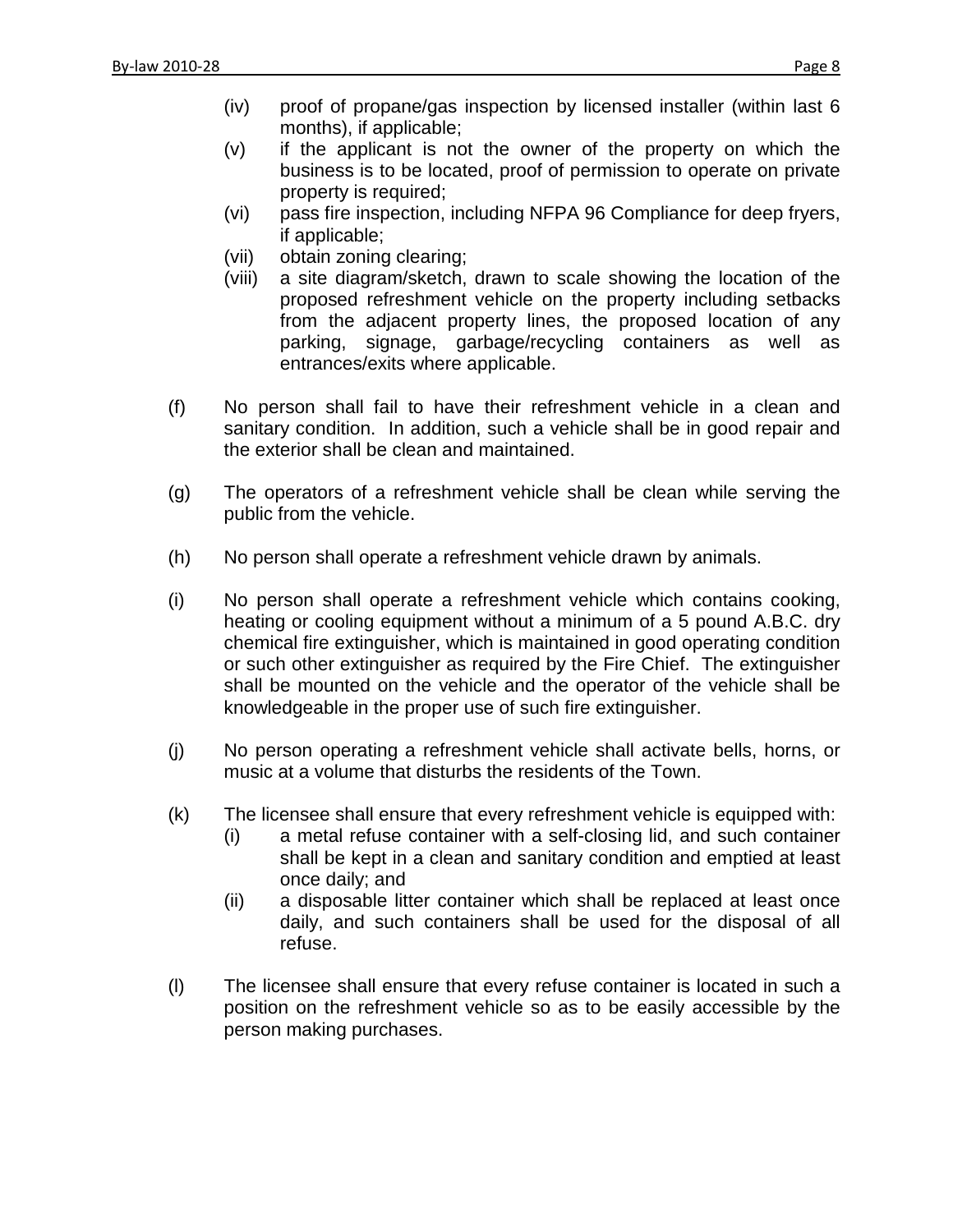- (m) The licensee shall take out a separate license for each refreshment vehicle owned and operated by him/her. The original license must be prominently displayed on the vehicle.
- (n) The Town reserves the right to restrict or limit the number of licensed Refreshment Vehicles.

# **8. RESTRICTED AREAS FOR REFRESHMENT VEHICLES**

- (a) No person shall operate or maintain a refreshment vehicle in the following areas unless special permission is granted by resolution of Council:
	- (i) Public Parks;
	- (ii) Municipal Property;
	- (iii) Downtown Core as shown on Schedule "B", being King Street from Yonge Street to the Midland Bay First Street from Yonge Street to the north side of Bay Street Midland Avenue from Yonge Street to Bayshore Drive Bayshore Drive from First Street to Midland Avenue Bay Street from First Street to Midland Avenue Dominion Avenue from First Street to Midland Avenue Hugel Avenue from First Street to Midland Avenue Elizabeth Street from First Street to Midland Avenue.
- (b) If an event is located within the downtown and sanctioned by the Downtown Midland BIA approval of Council as indicated in Section 8 (a) (iii) would not be required. The applicant shall provide proof of two million dollars (\$2,000,000) comprehensive general liability insurance naming the Town as an additional insured.
- (c) Section 8 (a) (iii) does not apply to any person to whom a license is issued under this by-law who operates a portable outdoor food service unit equipped with fuel-fired liquefied petroleum gas or liquefied natural gas apparatus, in the downtown core, provided the license is the proprietor of an operating restaurant and the equipment is operating directly in front of the restaurant as an ancillary use.
- (d) Section 8 (a) does not apply to a special event or charitable event whereby a refreshment vehicle is in operation to raise funds for charitable purposes, and the operator obtains a Refreshment Vehicle Event License, no license fee will apply provided approval is received from the Municipal Law Enforcement Officer, that all requirements of the Fire Department are met, that the special event is of limited duration and that the operator be deemed by the Fire Chief, as being capable to operate such equipment.
- (e) If special permission is granted by resolution of Council pursuant to Section 8 (a) the applicant shall provide proof of two million dollars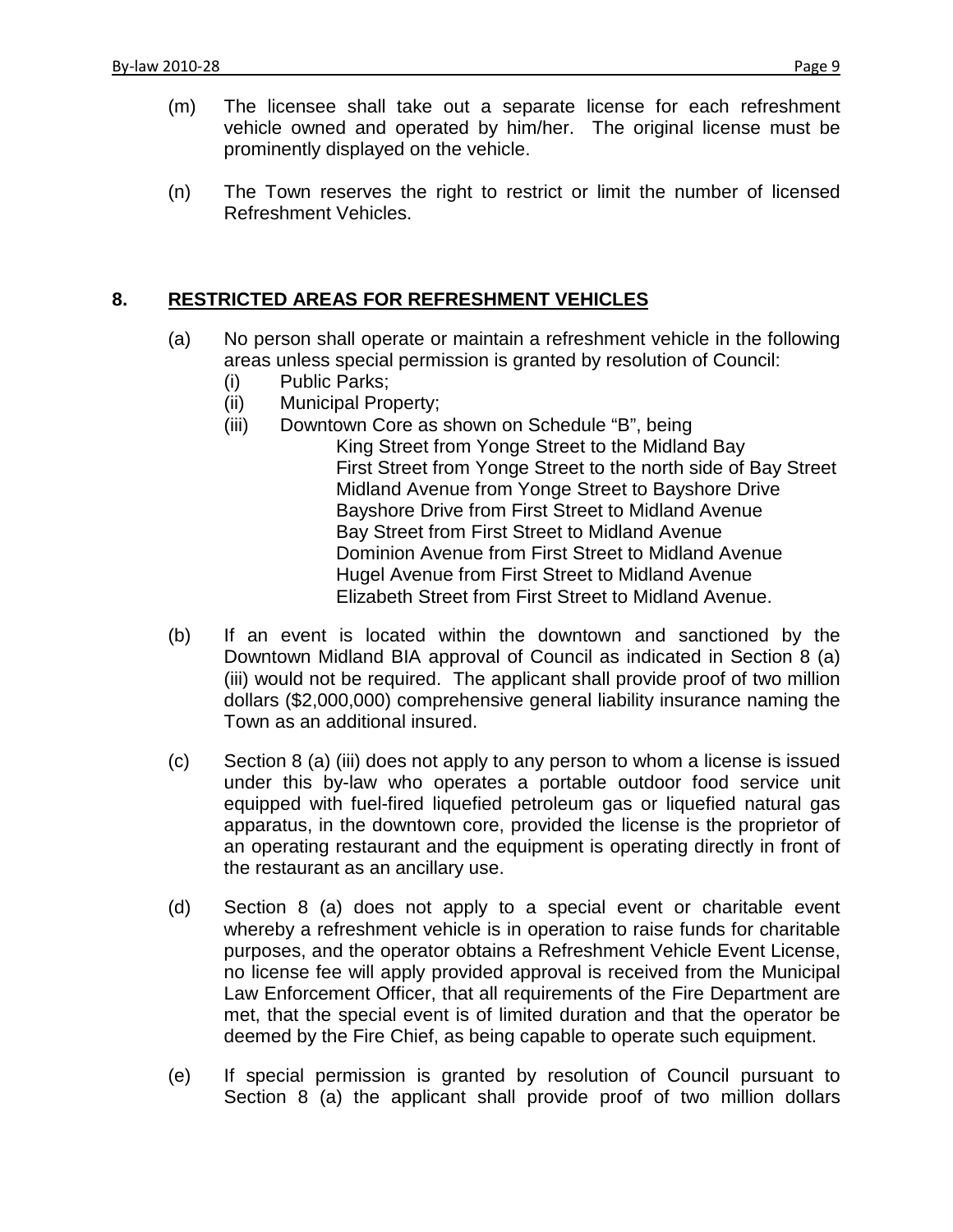(\$2,000,000) comprehensive general liability insurance naming the Town as an additional insured prior to obtaining their license.

### **9. FARMERS' MARKET**

- (a) Every person who wishes to carry on business as a Farmers' Market within the Town of Midland is requested to submit the necessary application form together with the application fee for an Annual License as set out in Schedule "A" attached hereto and forming part of this by-law.
- (b) The applicant for a Farmers' Market License shall submit the following:
	- (i) completed application form with required application fee;
	- (ii) if the applicant is not the owner of the property where the market is to be located, proof of permission to operate on private property is required;
	- (iii) obtain zoning clearance;
	- (iv) a site diagram/sketch, drawn to scale and depicting the location of the proposed Farmers' Market on the property including setbacks from the adjacent property lines, the proposed location of any parking, vendors, signage and garbage/recycling containers as well as entrances and exits where applicable.
- (c) An applicant applying for a Farmers' Market, if located on Town property, must enter into a Farmers' Market Agreement with the Town and provide all necessary documentation.
- (d) The number of licensed Farmers' Markets located on municipal property is limited to one per season (ie: indoor/outdoor).
- (e) The applicant shall ensure that all Farmers' Market vendors are restricted to Simcoe County with the majority of producers of farm products primarily selling or offering for sale their own products. No vendors shall resell food products produced by others.
- (f) The applicant shall ensure that all certificates of approval that may be required from various agencies including the Simcoe Muskoka District Health Unit have been obtained from its vendors.
- (g) The applicant shall ensure that the Farmers' Market is operated under the terms of the Farmers Markets of Ontario Rules and Regulations.

#### **10. REPLACEMENT AND REGISTRATION OF A LICENSE**

(a) An applicant licensed under this by-law may apply for a replacement license in the event that a valid license is lost or destroyed. Prior to the issuance of the Replacement License, the applicant shall provide a written request to the Municipal Law Enforcement Officer and shall pay the prescribed fee set out in Schedule "A".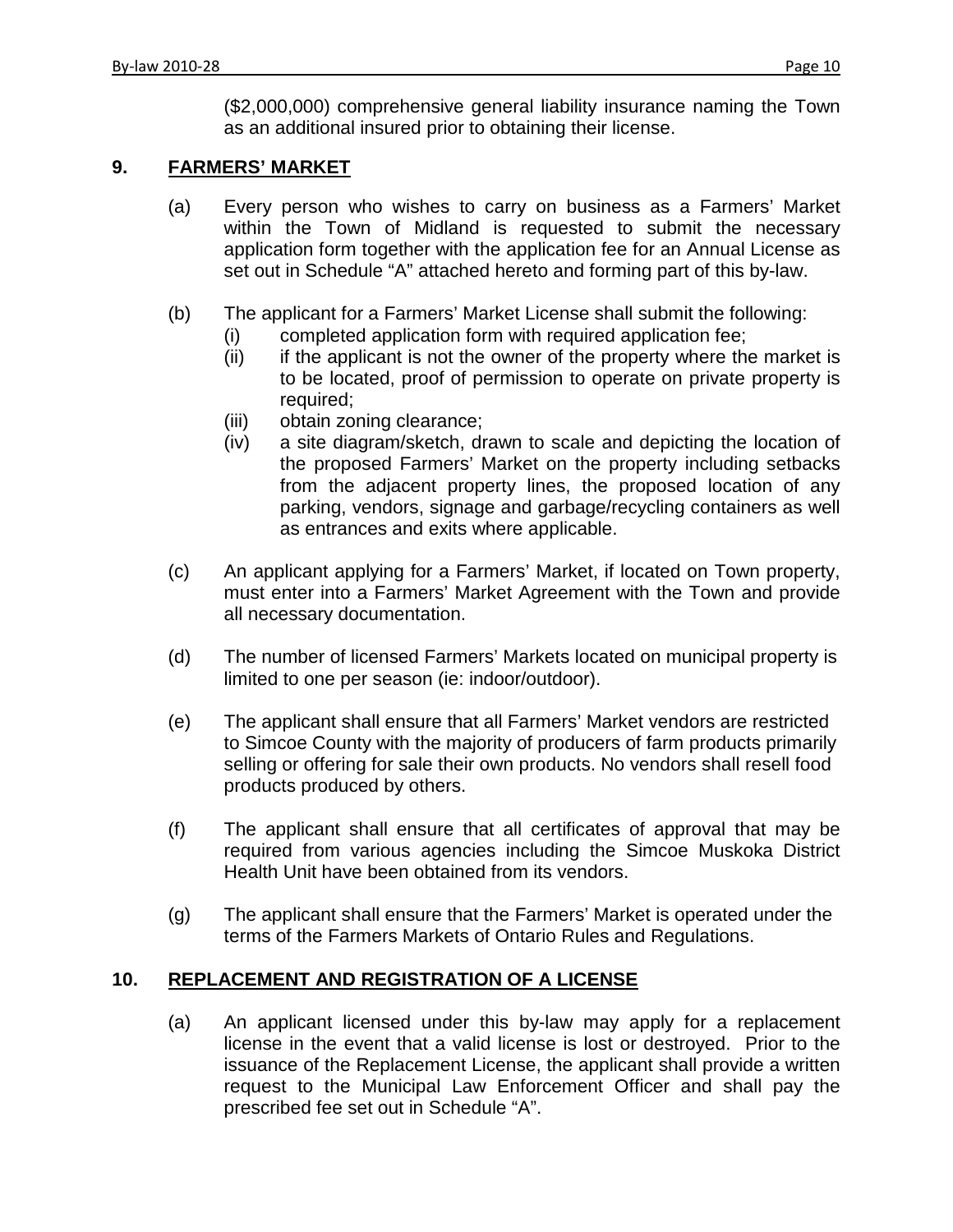- (b) A license issued under this by-law is personal to the applicant and is not transferable to any other person, or to any other location.
- (c) The Municipal Law Enforcement Officer shall keep a license register containing the business name, address, telephone number, contact name and license number for each applicant licensed under this by-law. In the event that a replacement license is issued, the Municipal Law Enforcement Officer shall note the cancellation of the previous license number and the new number assigned.
- (d) The applicant shall forthwith provide any changes in the information provided on the application form to the Municipal Law Enforcement Officer and the Officer shall amend the license register, as required.

### **11. REFUSAL, SUSPENSION, OR REVOCATION OF A LICENSE**

- (a) Notwithstanding Sections 2, 4 and 7, the Town reserves the right to refuse, suspend or revoke a license where:
	- (i) The Town has suspended or revoked a license held by the applicant within the preceding 12 month period;
	- (ii) The applicant has failed to comply with the provisions of this bylaw, or any other applicable by-laws of the Town, or of any Statute, Order-in-Council or Regulation of the Provincial Legislature or the Parliament of Canada or of any Agency, Board or Commission thereof, in, upon or in connection with the applied for licensed activity of the premises, facilities, equipment, vehicles and other property used or kept for hire in connection with the licensed activity;
	- (iii) The Town has reasonable grounds to allege that the applicant would fail to comply with provisions of this by-law, or any other applicable by-laws of the Town, or of any applicable Statute, Orderin-Council, or Regulation of the Provincial Legislature or the Parliament of Canada.
- (b) A notice of revocation of any license may be given by registered letter mailed to the address on the license and upon such mailing the license shall terminate.
- (c) Where the Municipal Law Enforcement Officer refused to issue a license, suspends or revokes a license under this by-law, the applicant or licensee may appeal this decision by submitting a request for same in writing to Council within fifteen days of being notified of the decision.
- (d) That Council may, after receiving the relevant information, issue a license, refuse to issue a license, revoke a license or suspend a license and may make any suspension of license subject to such terms or conditions as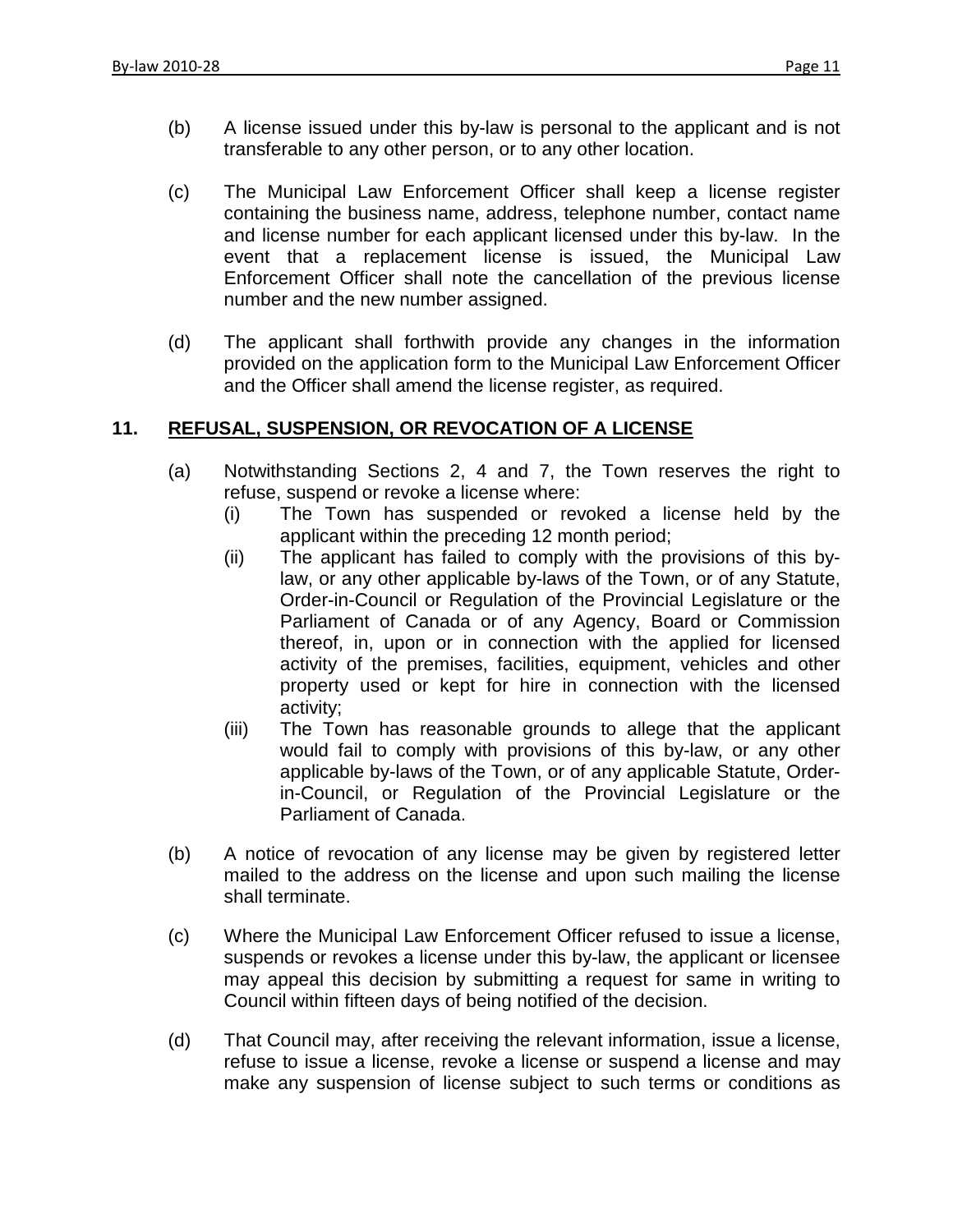Council may prescribe. A decision made pursuant to the exercise of these powers is final and binding upon the applicant or any licensee.

#### **12. APPEAL PROCESS**

- (a) That Council, in considering whether or not to issue a license, refuse to issue a license, or to revoke or suspend a license, shall have regard to the following:
	- (i) whether or not the applicant or licensee and the premises, facilities, equipment, vehicles and other personal property used or kept for hire in connection with the carrying of a business which is licensed or which is required to be licensed, pursuant to this by-law, complies with all requirements of this by-law and zoning by-law;
	- (ii) whether or not the applicant or licensee has failed to promptly remedy any reasonable concern with regard to these matters set out in this by-law or has committed past breaches of this by-law;
	- (iii) whether or not the applicant or licensee has failed to comply with any requirements of any other applicable by-law of the Town or of any local board thereof or of any Statute, Order-in-Council, or Regulation of the Provincial Legislature or the Parliament of Canada or of any Agency, Board or Commission thereof, in, upon or in connection with the licensed activity or the premises, facilities, equipment, vehicles and other property used or kept for hire in connection with the licensed activity.
- (b) Council shall receive a report from the Municipal Law Enforcement Officer.
- (c) Council shall afford the Applicant, either personally or through an agent or solicitor, an opportunity to present such material and evidence relevant to the issue before Council as deemed expedient.
- (d) The decision made by Council shall be a resolution with a certified copy of same being mailed to the licensee.
- (e) The decision of Council to issue a license, revoke a license or suspend a license may be subject to such terms as Council deems necessary and shall be final.

### **13. GENERAL**

- (a) That where there is any conflict between the provisions of this by-law and those of any other by-law, the provisions of this by-law shall prevail.
- (b) That every provision of this by-law is declared to be severable from the remainder of the by-law and if any provision of this by-law shall be declared invalid by a court of competent jurisdiction such declaration shall not affect the validity of the remainder thereof.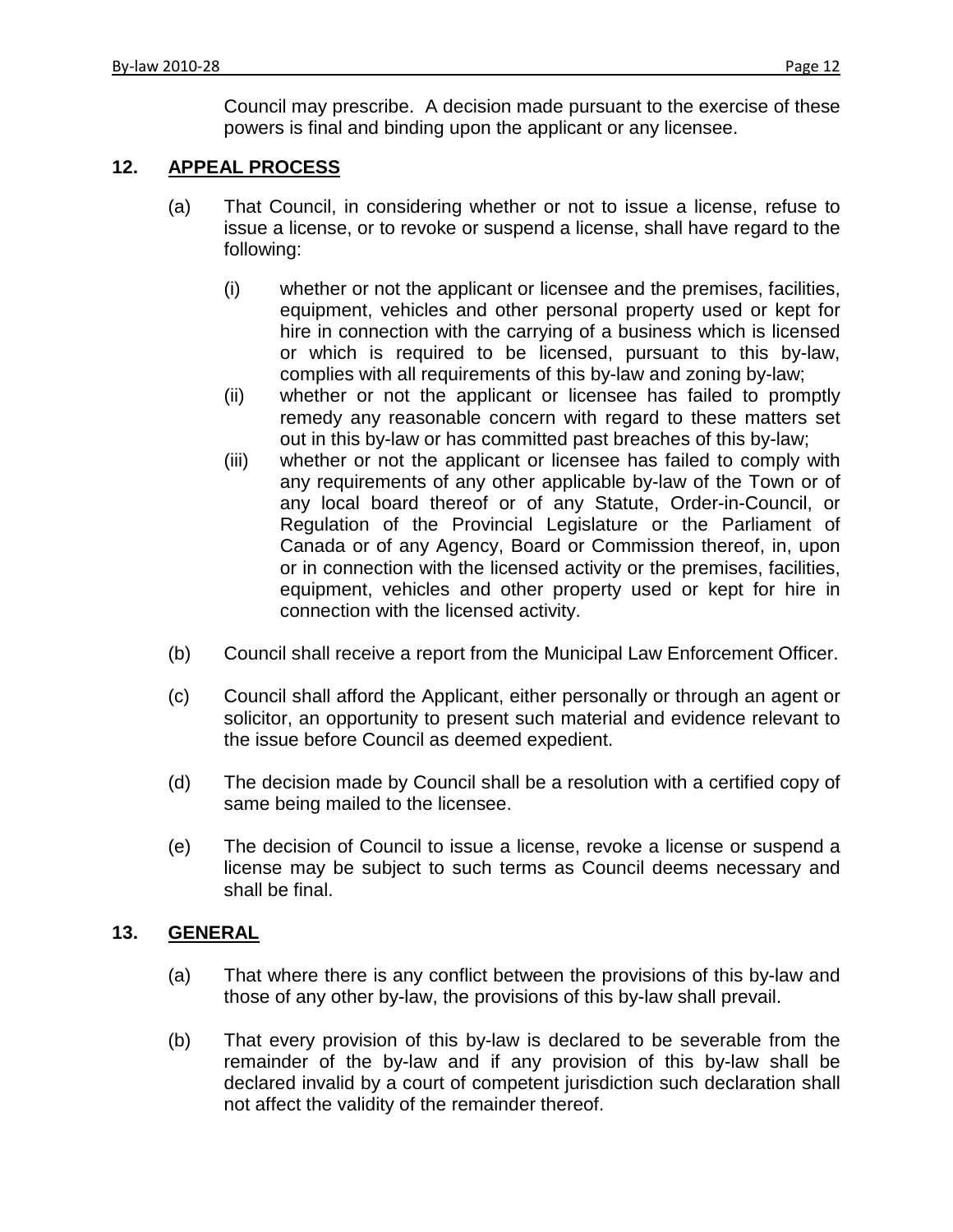- (c) That By-law 2005-95 is hereby repealed.
- (d) That any person who contravenes any of the provisions of this by-law is guilty of an offence and upon conviction is liable to a fine as provided for in the *Municipal Act*.
- (e) That this by-law shall come into force and effect upon approval of the set fines appended hereto, from the Ontario Court of Justice (Provincial Division).

### **BY-LAW READ A FIRST, SECOND AND THIRD TIME AND FINALLY PASSED THIS 26TH DAY OF APRIL 2010.**

**THE CORPORATION OF THE TOWN OF MIDLAND**

**\_\_\_\_\_\_\_\_\_\_\_\_\_\_\_\_\_\_\_\_\_\_\_\_\_\_\_\_\_\_**

**MAYOR**

**\_\_\_\_\_\_\_\_\_\_\_\_\_\_\_\_\_\_\_\_\_\_\_\_\_\_\_\_\_\_ CLERK**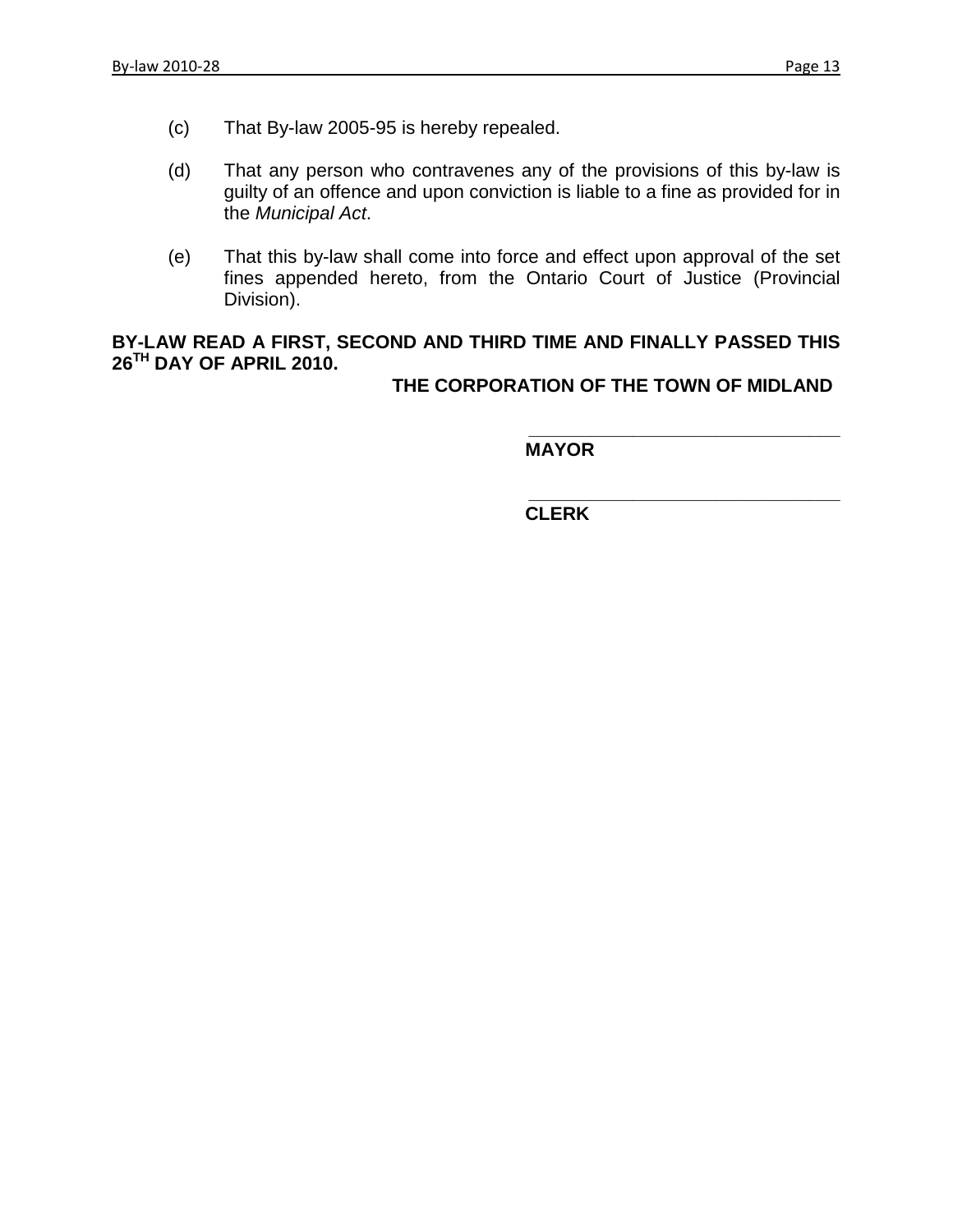# **SCHEDULE "A'**

The following License fees shall apply:

| a) | <b>Auctioneer</b>                      |                       |
|----|----------------------------------------|-----------------------|
|    | <b>Application Fee</b>                 | \$20.00               |
|    | <b>Annual License</b>                  | \$65.00               |
|    | <b>Event License</b>                   | \$<br>5.00            |
|    | Event License (non-profit charitable   | no charge             |
|    | organization/non-profit                |                       |
|    | non-charitable organization)           |                       |
|    | <b>Replacement License</b>             | 10.00<br>\$           |
| b) | <b>Hawker and Peddler</b>              |                       |
|    | <b>Application Fee</b>                 | \$20.00               |
|    | <b>Annual License</b>                  | \$230.00              |
|    | <b>Event License</b>                   | \$5.00                |
|    | Event License (non-profit charitable   | no charge             |
|    | organization/non-profit                |                       |
|    | non-charitable organization)           |                       |
|    | Joint Hawker and Peddler Event License | \$<br>5.00/vendor/day |
|    | <b>Replacement License</b>             | $\mathbb{S}$<br>10.00 |
| c) | <b>Refreshment Vehicle</b>             |                       |
|    | <b>Application Fee</b>                 | \$20.00               |
|    | <b>Annual License</b>                  | \$230.00              |
|    | <b>Event License</b>                   | 5.00<br>\$            |
|    | Event License (non-profit charitable   | no charge             |
|    | organization/non-profit                |                       |
|    | non-charitable organization)           |                       |
|    | <b>Replacement License</b>             | 10.00<br>\$           |
| d) | <b>Farmers' Market</b>                 |                       |
|    | <b>Application Fee</b>                 | \$20.00               |
|    | <b>Annual License</b>                  | \$500.00              |
|    | <b>Replacement License</b>             | \$10.00               |
|    |                                        |                       |